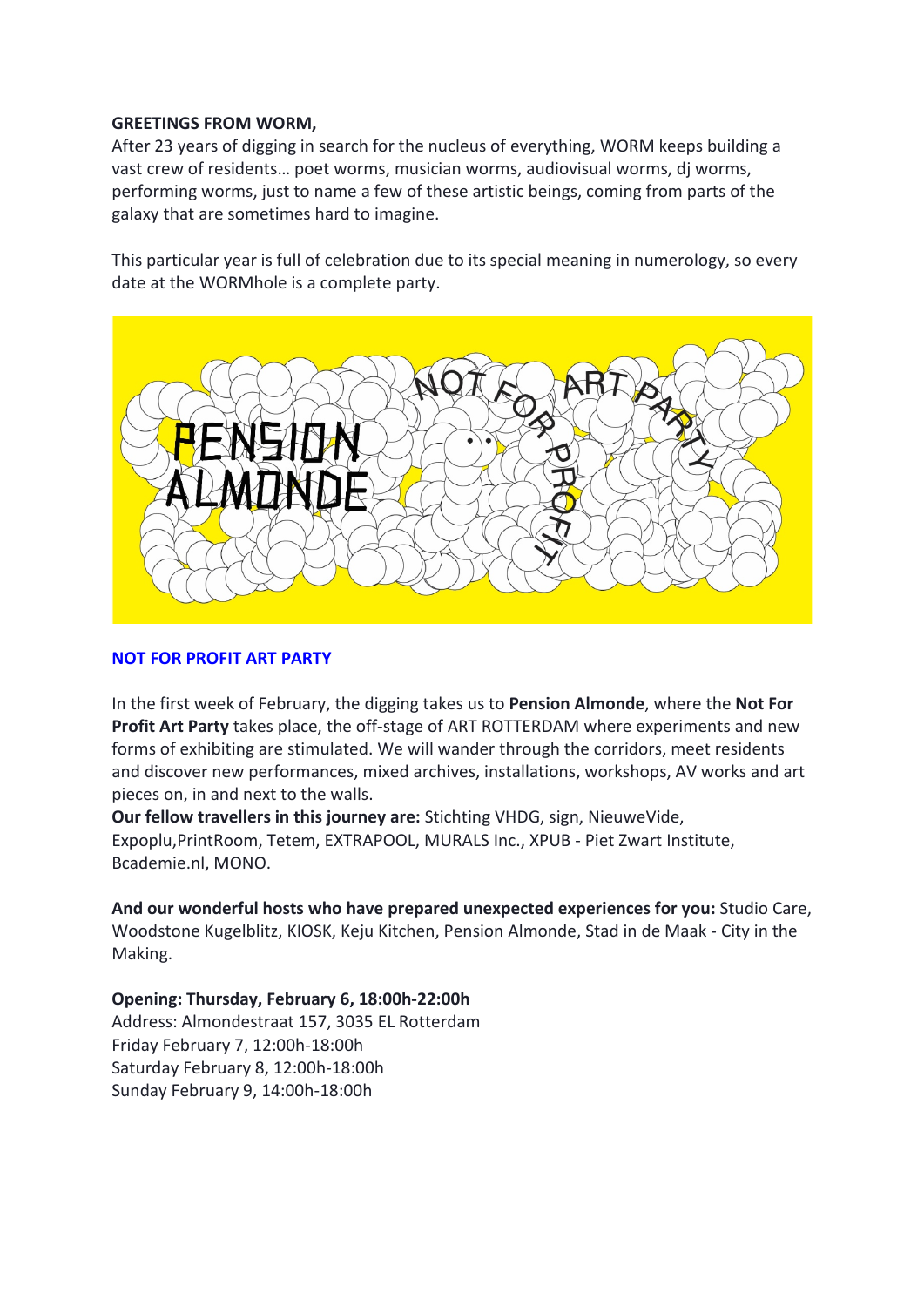

# **[The Repossessed](https://worm.org/production/the-repossessed-by-bernardo-zanotta/)**

In the Valentine's Week, [VHDG](http://www.vhdg.nl/) and WORM Rotterdam jointly present a new performance work by Brazilian artist Bernardo Zanotta. 'The Repossessed' departs from Djuna Barnes' 1936 novel, Nightwood, a tale of love and obsession in which the boundaries of class, religion, and sexuality dissolve before one's very eyes.

Djuna Barnes' characters are haunted by their own alliance with the night and its vices. In the story, we are confronted with Nora Flood's journey in search of her lover, Robin Vote. Re-animating this historical text, an array of references such as pop music, feminist pornography and gothic horror are addressed on stage.

With your ticket, you can also visit The Performance Bar! And lucky five will also receive free tickets to KLAUW! The Queer Club night of Rotterdam!

**performed by:** Sissi Venturin, Aaron Willhelm, Mavi Veloso, Patricia Janeiro, Leonie Kuipers **live sound by:** Lennart Smidt

**You can follow the making process of 'The Repossessed' during** [The Not For Profit Art Party](https://worm.org/production/opening-not-for-profit-art-party-pension-almonde-edition/)  [at Pension Almonde.](https://worm.org/production/opening-not-for-profit-art-party-pension-almonde-edition/)

UBIK Rootterdam: Boomgaardsstraat 69, 3012 XA Rotterdam 14 February 20:30 - Premiere 15 February 20:30 16 February 20:30

**So far the wormhole has turned into the nucleus and the chances of going even deeper discovering new lifeforms, are infinite.**